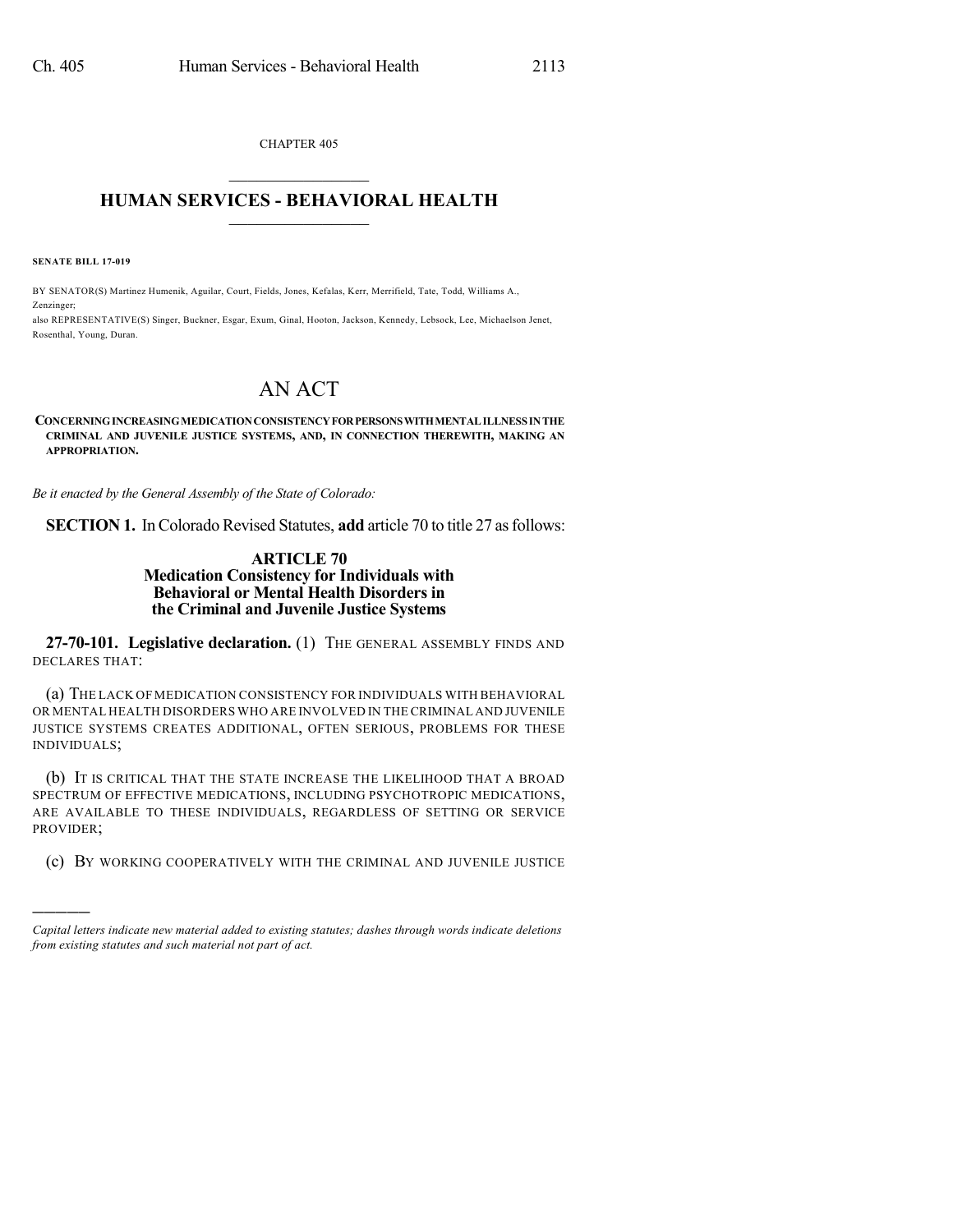SYSTEMS AND MENTAL HEALTH SERVICE PROVIDERS, THE STATE CAN HELP ENSURE MEDICATION CONSISTENCY AND ALSO DECREASE OVERALL STATE COSTS THROUGH THE USE OF A COMMON AND AGREED UPON MEDICATION FORMULARY AND COOPERATIVE PURCHASING;

(d) THE MEDICATION CONSISTENCY WORK GROUP OF THE BEHAVIORAL HEALTH TRANSFORMATION COUNCIL IDENTIFIED MENTAL HEALTH MEDICATIONS THAT ARE ESSENTIAL AND PREFERRED FOR A BASIC MEDICATION FORMULARY THAT COULD BE USED ACROSS ALL PUBLIC SYSTEMS TO INCREASE MEDICATION CONTINUITY FOR INDIVIDUALS WITH BEHAVIORAL OR MENTAL HEALTH DISORDERS IN THE CRIMINAL AND JUVENILE JUSTICE SYSTEMS; AND

(e) INCREASING INFORMATION SHARING ACROSS SYSTEMS AND SERVICE PROVIDERS ABOUT THE IMPORTANCE OF MEDICATION CONSISTENCY AND THE USE OF A COMMON AND AGREED UPON MEDICATION FORMULARY AND COOPERATIVE PURCHASING WILL RESULT IN LONG-TERM BENEFITS FOR THE STATE AND FOR INDIVIDUALS WITH BEHAVIORAL OR MENTAL HEALTH DISORDERS WHO ARE INVOLVED IN THE CRIMINAL AND JUVENILE JUSTICE SYSTEMS.

**27-70-102. Definitions.** AS USED IN THIS ARTICLE 70, UNLESS THE CONTEXT OTHERWISE REQUIRES:

(1) "DEPARTMENT" MEANS THE DEPARTMENT OF HUMAN SERVICES CREATED IN SECTION 26-1-105.

(2) "FACILITY" MEANS A FEDERALLY QUALIFIED HEALTH CARE CENTER, CLINIC, COMMUNITY MENTAL HEALTH CENTER OR CLINIC, INSTITUTION, ACUTE TREATMENT UNIT, JAIL, FACILITY OPERATED BY THE DEPARTMENT OF CORRECTIONS, OR A FACILITY OPERATED BY THE DIVISION OF YOUTH CORRECTIONS.

(3) "MEDICATION FORMULARY" MEANS THE MEDICATION FORMULARY ESTABLISHED PURSUANT TO SECTION 27-70-103 FOR USE BY PROVIDERS.

(4) "OFFICE"MEANS THE OFFICE OF BEHAVIORAL HEALTH IN THE DEPARTMENT OF HUMAN SERVICES.

(5) "PROVIDER" MEANS ANY PERSON, FACILITY, OR GOVERNMENT ENTITY RESPONSIBLE FOR PROVIDING MENTAL HEALTH SERVICESRELATED TO THE CARE AND TREATMENT OF AN INDIVIDUAL WITH BEHAVIORAL OR MENTAL HEALTH DISORDERS WHO IS OR WAS INVOLVED WITH THE CRIMINAL OR JUVENILE JUSTICE SYSTEM.

**27-70-103. Medicationconsistencyfor individualswithbehavioralormental health disorders in the criminal and juvenile justice systems - medication formulary - cooperative purchasing - reporting - rules.** (1) (a) BEGINNING DECEMBER 1,2017,THE DEPARTMENT OF HUMAN SERVICES IN CONSULTATION WITH THE DEPARTMENT OF CORRECTIONS SHALL PROMULGATE RULES THAT REQUIRE PROVIDERS UNDER EACH DEPARTMENT'S AUTHORITY TO USE A MEDICATION FORMULARY THAT HAS BEEN DEVELOPED COLLABORATIVELY BY DEPARTMENTS, AGENCIES, AND PROVIDERS. PUBLIC HOSPITALS AND LICENSED PRIVATE HOSPITALS MAY ALSO, AT THEIR DISCRETION, PARTICIPATE IN THE MEDICATION FORMULARY. USING CONSULTING SERVICES AS NECESSARY, THE DEPARTMENTS SHALL ALSO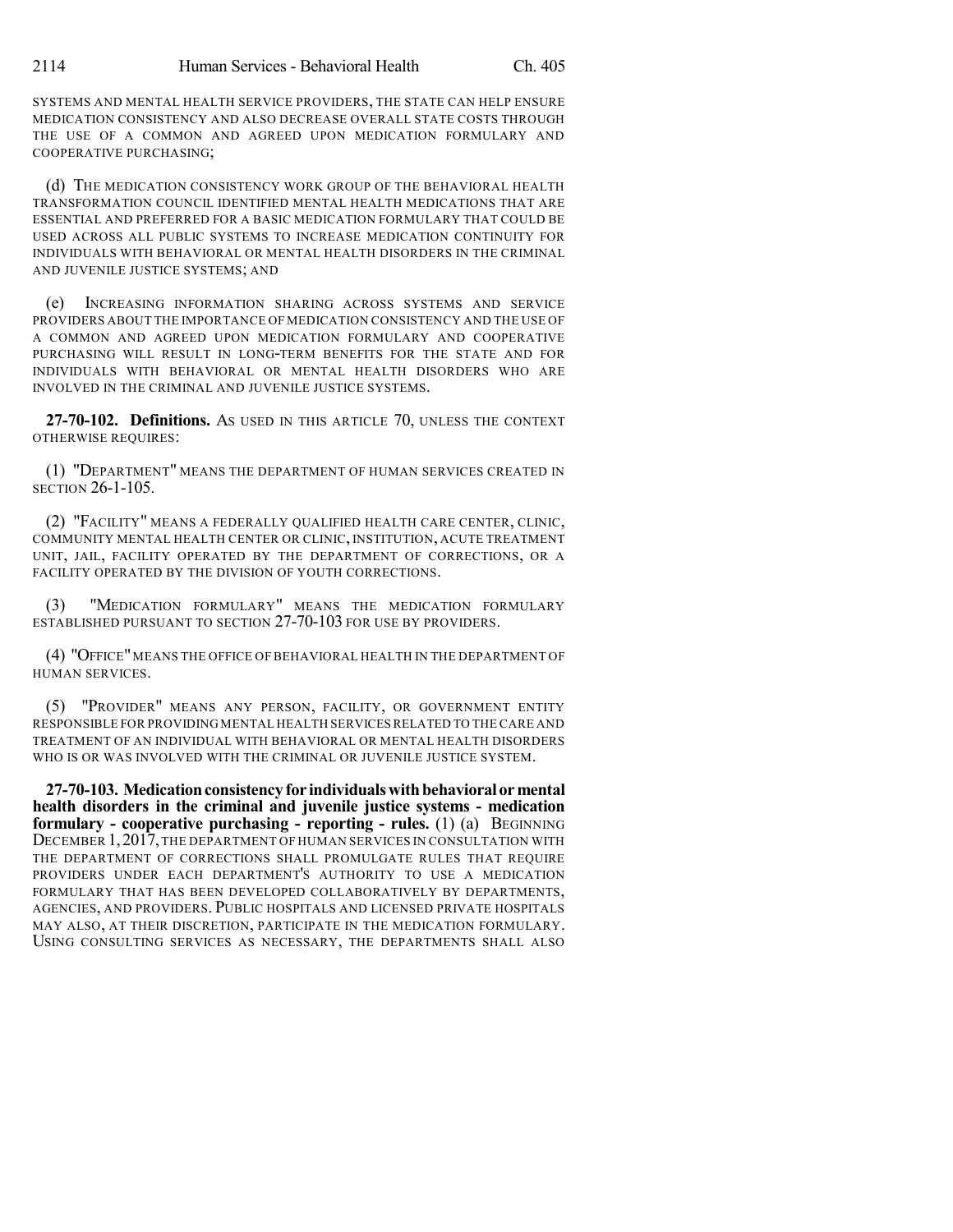DEVELOP PROCESSES FOR EDUCATION AND MARKETING RELATED TO INFORMATION REGARDING THE MEDICATION FORMULARY AND COOPERATIVE PURCHASING OPPORTUNITIES FOR FACILITIES AND PROVIDERS. THE PROCESSES FOR EDUCATION AND MARKETING REQUIRED PURSUANT TO THIS SUBSECTION (1) SHALL BE COMPLETED ON OR BEFORE DECEMBER 1, 2017.

(b) FOR THE SOLE PURPOSE OF ENSURING MEDICATION CONSISTENCY FOR PERSONS WITH MENTAL HEALTH DISORDERS IN THE CRIMINAL AND JUVENILE JUSTICE SYSTEMS, THE DEPARTMENT OF CORRECTIONS, COUNTIES, THE DIVISION OF YOUTH CORRECTIONS, COMMUNITY MENTAL HEALTH CENTERS, AND OTHER PROVIDERS SHALL SHARE PATIENT-SPECIFIC MENTAL HEALTH AND TREATMENT INFORMATION. ALL SUCH INFORMATION SHARING MUST COMPLY WITH CONFIDENTIALITY REQUIREMENTS, INCLUDING ANY NECESSARY MEMORANDUMS OF UNDERSTANDING BETWEEN PROVIDERS, SET FORTH IN THE FEDERAL "HEALTH INSURANCE PORTABILITY AND ACCOUNTABILITY ACT OF 1996", 45 CFR PARTS 2, 160, 162, AND 164.

(2) BEGINNING JULY 1, 2018, THE OFFICE SHALL HAVE THE FOLLOWING DUTIES AND RESPONSIBILITIES, SUBJECT TO AVAILABLE APPROPRIATIONS:

(a) ON OR BEFORE SEPTEMBER 1, 2018, AND EVERY SEPTEMBER 1 OF EVERY EVEN-NUMBERED YEAR THEREAFTER,THE OFFICE SHALL CONDUCT A REVIEW OF THE MEDICATION FORMULARY TO ADDRESS ANY URGENT CONCERNS RELATED TO THE FORMULARY AND TO PROPOSE UPDATES TO THE FORMULARY. DURING THIS REVIEW, THE OFFICE SHALL ALSO CREATE THE APPROPRIATE NOTIFICATION PROCESS FOR UPDATES TO THE FORMULARY.

(b) ON OR BEFORE JULY 1, 2019, AND EVERY TWO YEARS THEREAFTER AS NECESSARY, THE OFFICE SHALL CONDUCT A REVIEW OF THE MEDICATION FORMULARY TO UPDATE THE MEDICATION FORMULARY AND ENSURE COMPLIANCE WITH THE MEDICAID FORMULARY USED BY THE DEPARTMENT OF HEALTH CARE POLICY AND FINANCING.

(c) ON OR BEFORE SEPTEMBER 1,2018,THE OFFICE,IN COLLABORATION WITH THE OFFICE OF INFORMATION TECHNOLOGY, THE OFFICE OF E-HEALTH INNOVATION, THE DEPARTMENT OFHEALTH CARE POLICY AND FINANCING,THE DEPARTMENT OF PUBLIC SAFETY,THE DEPARTMENT OF CORRECTIONS,AND OTHER AGENCIES AS APPROPRIATE, SHALL DEVELOP A PLAN BY WHICH THE PATIENT-SPECIFIC INFORMATION REQUIRED BY SUBSECTION (1)(b) OF THIS SECTION CAN BE SHARED ELECTRONICALLY, WHILE STILL IN COMPLIANCE WITH CONFIDENTIALITY REQUIREMENTS, INCLUDING ANY NECESSARY MEMORANDUMS OF UNDERSTANDING BETWEEN PROVIDERS, SET FORTH IN THE FEDERAL "HEALTH INSURANCE PORTABILITY AND ACCOUNTABILITY ACT OF 1996", 45 CFR PARTS 2, 160, 162, AND 164.

(d) (I) THE OFFICE SHALL ENCOURAGE PROVIDERS THAT HAVE BEEN GRANTED PURCHASING AUTHORITY BY THE DEPARTMENT OF PERSONNEL PURSUANT TO SECTION 24-102-204 TO UTILIZE COOPERATIVE PURCHASING FOR THE MEDICATION FORMULARY, AS AUTHORIZED PURSUANT TO SECTION 24-110-201, UNLESS THE PROVIDER CAN OBTAIN THE MEDICATION ELSEWHERE AT A LOWER COST. THE USE OF COOPERATIVE PURCHASING MAY, AND IS ENCOURAGED TO, INCLUDE EXTERNAL PROCUREMENT ACTIVITY, AS DEFINED IN SECTION 24-110-101 (2), IF THE EXTERNAL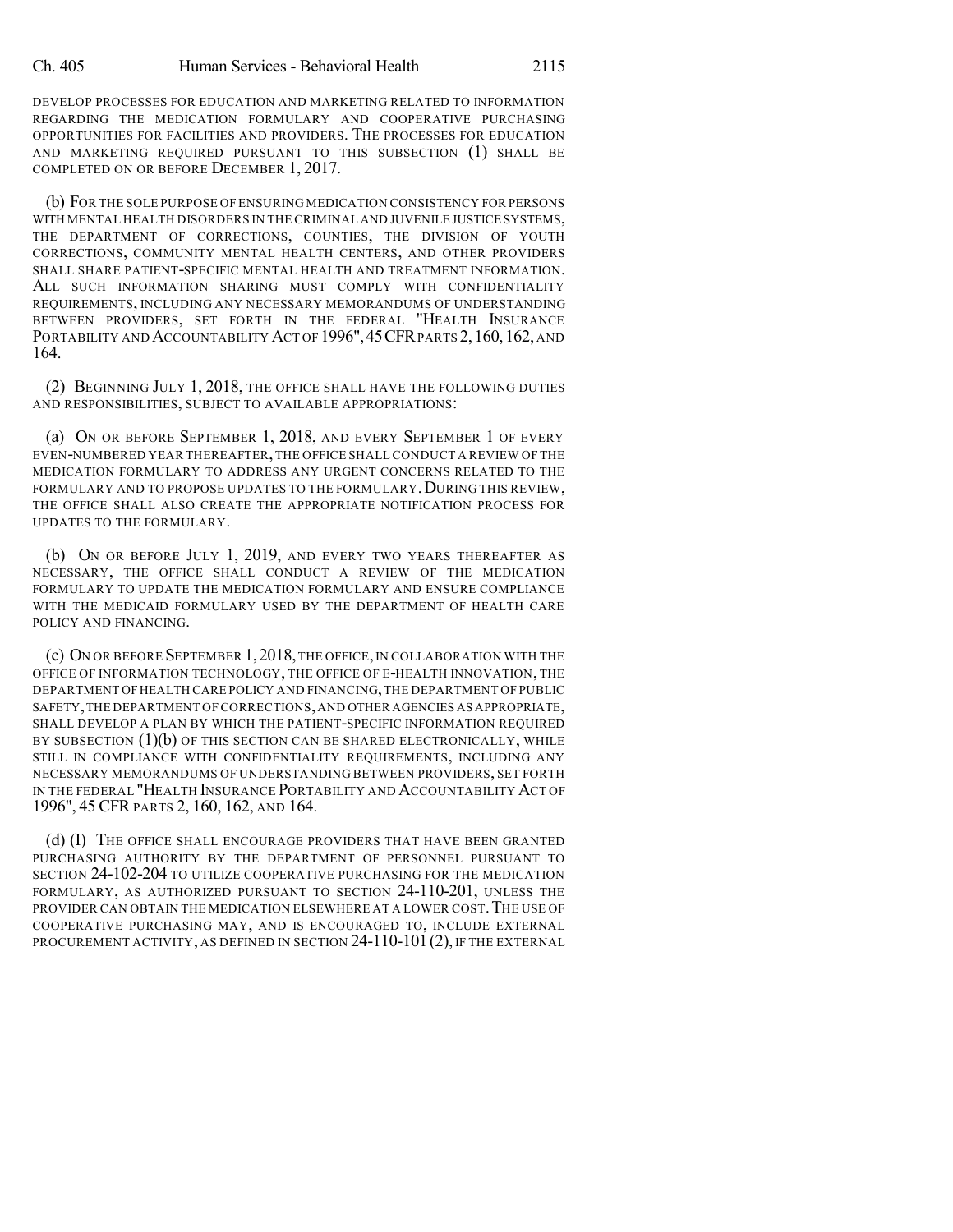PROCUREMENT ACTIVITY AGGREGATES PURCHASING VOLUME TO NEGOTIATE DISCOUNTS WITH MANUFACTURERS, DISTRIBUTORS, AND OTHER VENDORS.

(II) ANY EXTERNAL PROCUREMENT ACTIVITY,AS DEFINED IN SECTION 24-110-101 (2), USED BY PROVIDERS FOR PURPOSES OF THIS ARTICLE 70 IS ENCOURAGED TO INCLUDE AN ONGOING DRUG UTILIZATION REVIEW PROCESS. THE PURPOSE OF THE REVIEW PROCESS IS TO HELP ENSURE A STRUCTURED, ONGOING REVIEW OF HEALTH CARE PROVIDER PRESCRIBING, PHARMACIST DISPENSING, AND PATIENT USE OF MEDICATION.THE REVIEW MUST INCLUDE A COMPREHENSIVE ANALYSIS OF PATIENTS' PRESCRIPTION AND MEDICATION DATA TO HELP ENSURE APPROPRIATE MEDICATION DECISION-MAKING AND POSITIVE PATIENT OUTCOMES BY PROVIDING EDUCATIONAL FEEDBACK TO PROVIDERS ON APPROPRIATE MEDICATION UTILIZATION.

(e) THE OFFICE SHALL INVESTIGATE AND DEVELOP OPTIONS FOR COLLABORATION WITH LOCAL COUNTY JAILS TO COORDINATE MEDICATION PURCHASING. BASED ON THE INFORMATION FROM THE OFFICE, THE BEHAVIORAL HEALTH TRANSFORMATION COUNCIL, ESTABLISHED IN SECTION 27-61-102, SHALL DEVELOP A MEDICATION PURCHASING PLAN ON OR BEFORE SEPTEMBER 1, 2018.

(3) (a) BEGINNING IN JANUARY 2019, AND EVERY JANUARY THEREAFTER, THE DEPARTMENT OF HUMAN SERVICES AND THE DEPARTMENT OF CORRECTIONS SHALL REPORT PROGRESS ON THE IMPLEMENTATION AND USE OF THE MEDICATION FORMULARY AND COOPERATIVE PURCHASING AS PART OF EACH DEPARTMENT'S "STATE MEASUREMENT FOR ACCOUNTABLE, RESPONSIVE, AND TRANSPARENT (SMART) GOVERNMENT ACT" HEARING REQUIRED BY SECTION 2-7-203. EACH DEPARTMENT SHALL MAKE SUCH REPORTS TO THE JOINT HEALTH AND HUMAN SERVICES COMMITTEE AND THE JOINT JUDICIARY COMMITTEE, OR ANY SUCCESSOR COMMITTEES.

(b) THIS SECTION IS EXEMPT FROM THE PROVISIONS OF SECTION 24-1-136 (11), AND THE PERIODIC REPORTING REQUIREMENT OF THAT SECTION SHALL REMAIN IN EFFECT UNTIL CHANGED BY THE GENERAL ASSEMBLY ACTING BY BILL.

**SECTION 2. Appropriation.** (1) For the 2017-18 state fiscal year, \$26,000 is appropriated to the department of human services. This appropriation is from the general fund. To implement this act, the department may use this appropriation as follows:

(a) \$24,000 for use by the office of behavioral health for personal services; and

(b) \$2,000 for use by the office of behavioral health for operating expenses.

**SECTION 3. Act subject to petition - effective date.** This act takes effect at 12:01 a.m. on the day following the expiration of the ninety-day period after final adjournment of the general assembly (August 9, 2017, if adjournment sine die is on May 10, 2017); except that, if a referendum petition is filed pursuant to section 1 (3) of article V of the state constitution against this act or an item, section, or part of this act within such period, then the act, item, section, or part will not take effect unless approved by the people at the general election to be held in November 2018